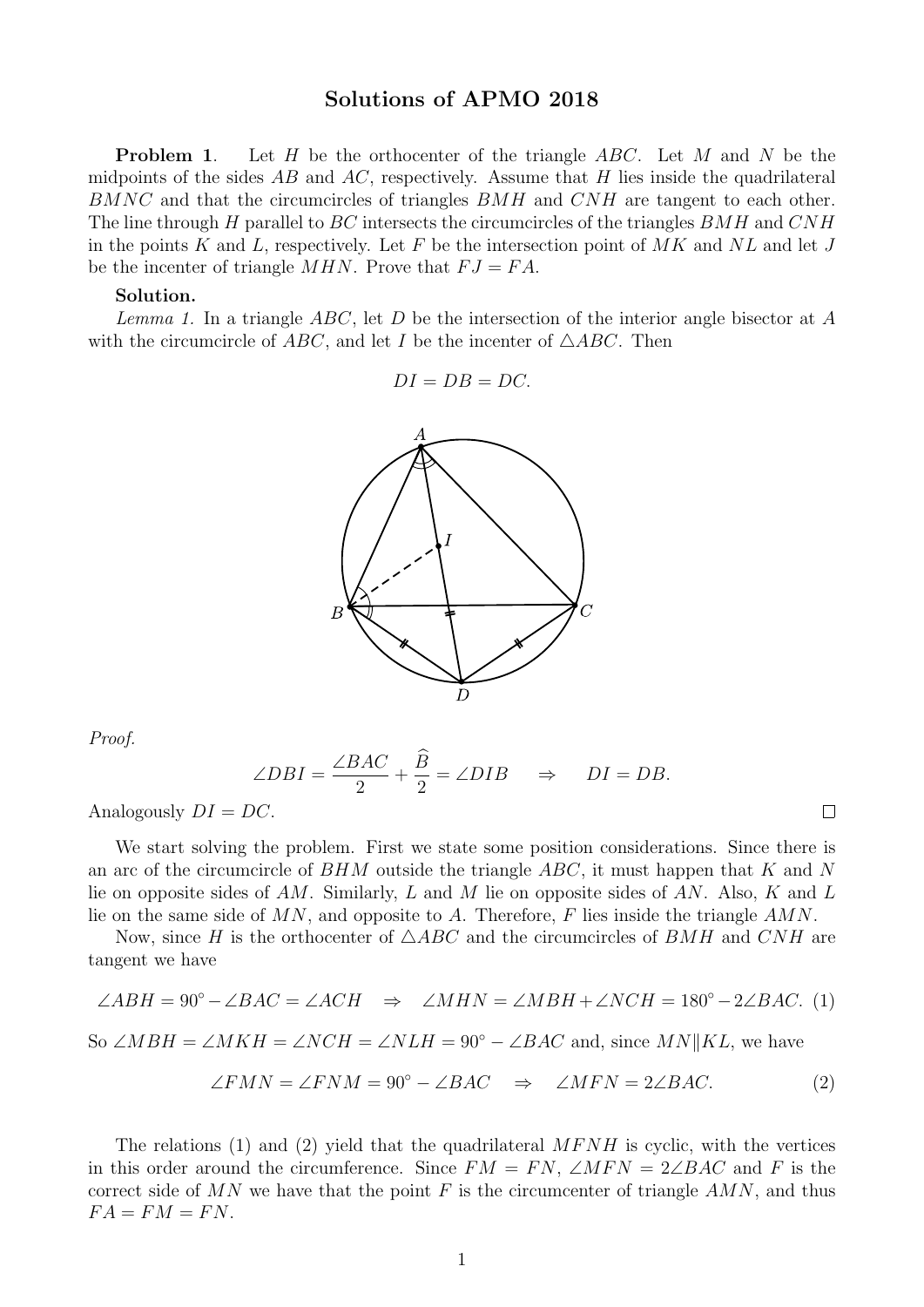

Since the quadrilateral MFNH is cyclic,  $FM = FN$  and H lies on the correct side of MN, we have that H, J and F are collinear. According to Lemma 1,  $FJ = FM = FN$ . So  $FJ = FA.$ 

 $\Box$ 

 $\Box$ 

**Solution 2:** According to Solution 1, we have  $\angle MHN = 180° - 2\angle BAC$  and since the point *J* is the incenter of  $\triangle MHN$ , we have  $\angle MJN = 90^{\circ} + \frac{1}{2}$  $\frac{1}{2} \angle MHN = 180^{\circ} - \angle BAC$ . So the quadrilateral AMJN is cyclic.

According to Solution 1, the point F is the circumcenter of  $\triangle AMN$ . So  $FJ = FA$ .

**Problem 2.** Let  $f(x)$  and  $q(x)$  be given by

$$
f(x) = \frac{1}{x} + \frac{1}{x-2} + \frac{1}{x-4} + \dots + \frac{1}{x-2018}
$$

and

$$
g(x) = \frac{1}{x-1} + \frac{1}{x-3} + \frac{1}{x-5} + \dots + \frac{1}{x-2017}.
$$

Prove that

 $|f(x) - q(x)| > 2$ 

for any non-integer real number x satisfying  $0 < x < 2018$ .

Solution 1 There are two cases:  $2n - 1 < x < 2n$  and  $2n < x < 2n + 1$ . Note that  $f(2018 - x) = -f(x)$  and  $g(2018 - x) = -g(x)$ , that is, a half turn about the point (1009,0) preserves the graphs of f and q. So it suffices to consider only the case  $2n - 1 < x < 2n$ .

Let  $d(x) = g(x) - f(x)$ . We will show that  $d(x) > 2$  whenever  $2n - 1 < x < 2n$  and  $n \in \{1, 2, \ldots, 1009\}.$ 

For any non-integer x with  $0 < x < 2018$ , we have

$$
d(x+2) - d(x) = \left(\frac{1}{x+1} - \frac{1}{x+2}\right) + \left(\frac{1}{x-2018} - \frac{1}{x-2017}\right) > 0 + 0 = 0.
$$

Hence it suffices to prove  $d(x) > 2$  for  $1 < x < 2$ . Since  $x < 2$ , it follows that  $\frac{1}{x-2i-1} >$ 1  $\frac{1}{x-2i}$  for  $i=2,3,\ldots,1008$ . We also have  $\frac{1}{x-2018} < 0$ . Hence it suffices to prove the following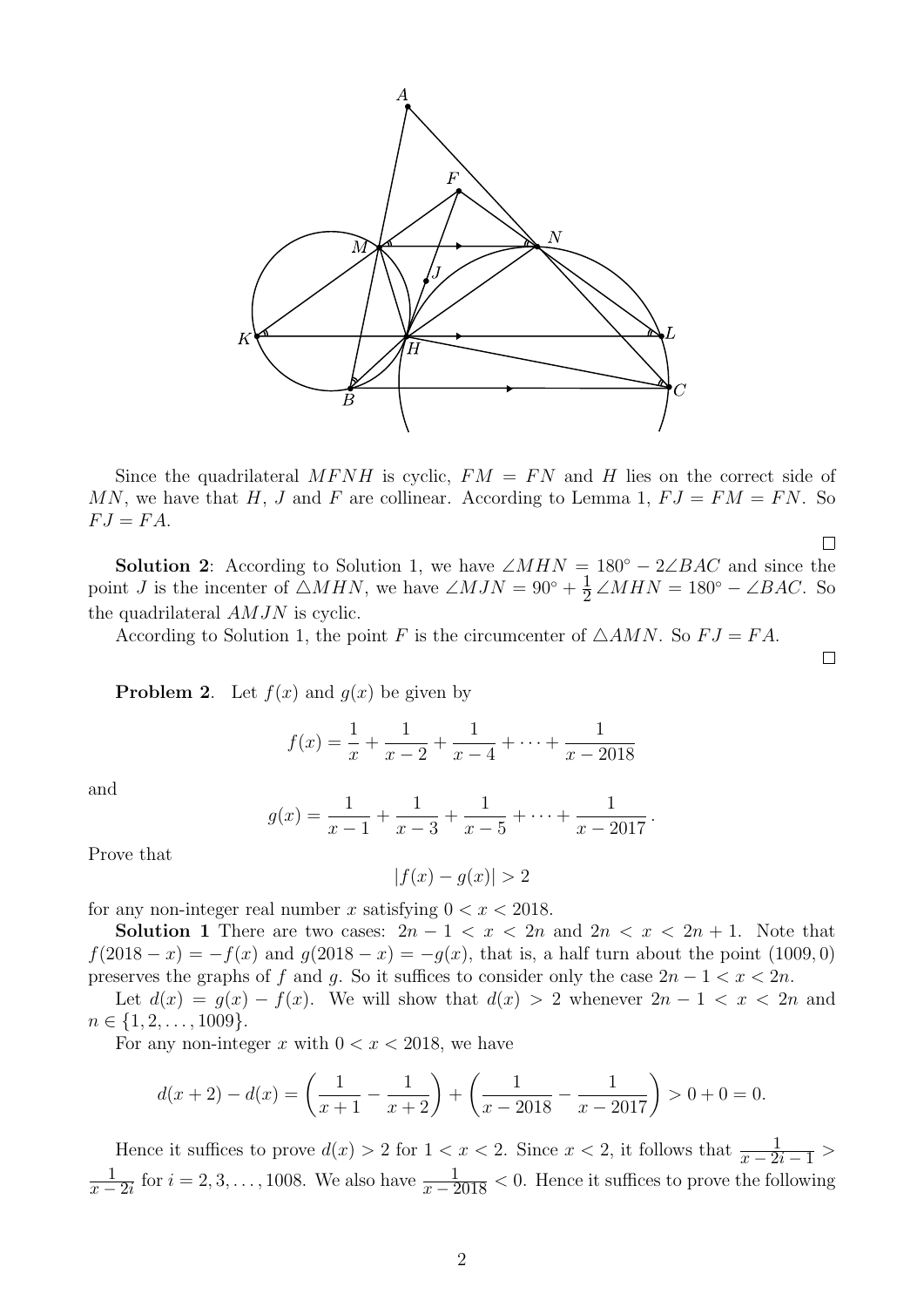for  $1 < x < 2$ .

$$
\frac{1}{x-1} + \frac{1}{x-3} - \frac{1}{x} - \frac{1}{x-2} > 2
$$
  

$$
\Leftrightarrow \left(\frac{1}{x-1} + \frac{1}{2-x}\right) + \left(\frac{1}{x-3} - \frac{1}{x}\right) > 2
$$
  

$$
\Leftrightarrow \frac{1}{(x-1)(2-x)} + \frac{3}{x(x-3)} > 2.
$$

By the  $GM - HM$  inequality (alternatively, by considering the maximum of the quadratic  $(x - 1)(2 - x)$  we have

$$
\frac{1}{x-1} \cdot \frac{1}{2-x} > \left(\frac{2}{(x-1)+(2-x)}\right)^2 = 4.
$$

To find a lower bound for  $\frac{3}{x(x-3)}$ , note that  $x(x-3) < 0$  for  $1 < x < 2$ . So we seek an upper bound for  $x(x-3)$ . From the shape of the quadratic, this occurs at  $x = 1$  or  $x = 2$ , both of which yield  $\frac{3}{x(x-3)} > -\frac{3}{2}$  $\frac{3}{2}$ .

It follows that  $d(x) > 4 - \frac{3}{2}$  $\frac{3}{2}$  > 2, as desired.

## Solution 2

As in Solution 1, we may assume  $2n - 1 < x < 2n$  for some  $1 \le n \le 1009$ . Let  $d(x) =$  $f(x) - g(x)$ , and note that

 $\Box$ 

$$
d(x) = \frac{1}{x} + \sum_{m=1}^{1009} \frac{1}{(x - 2m)(x - 2m + 1)}
$$

We split the sum into three parts: the terms before  $m = n$ , after  $m = n$ , and the term  $m = n$ . The first two are

$$
0 \le \sum_{m=1}^{n-1} \frac{1}{(x - 2m)(x - 2m + 1)}
$$
  

$$
\le \sum_{m=1}^{n-1} \frac{1}{(2n - 1 - 2m)(2n - 2m)} = \sum_{i=1}^{n-1} \frac{1}{(2i)(2i - 1)} \le \sum_{i=1}^{1008} \frac{1}{2i - 1} - \frac{1}{2i},
$$

$$
0 \le \sum_{m=n+1}^{1009} \frac{1}{(2m-x)(2m-1-x)}
$$
  
 
$$
\le \sum_{m=n+1}^{1009} \frac{1}{(2m-2n+1)(2m-2n)} = \sum_{i=1}^{1009-n} \frac{1}{(2i+1)(2i)} \le \sum_{i=1}^{1008} \frac{1}{2i} - \frac{1}{2i+1}.
$$

When we add the two sums the terms telescope and we are left with

$$
0 \le \sum_{1 \le m \le 1009, m \ne n} \frac{1}{(x - 2m)(x - 2m + 1)} \le 1 - \frac{1}{2017} < 1,
$$

For the term  $m = n$ , we write

$$
0 < -(x - 2n)(x - 2n + 1) = 0.25 - (x - 2n + 0.5)^{2} \le 0.25,
$$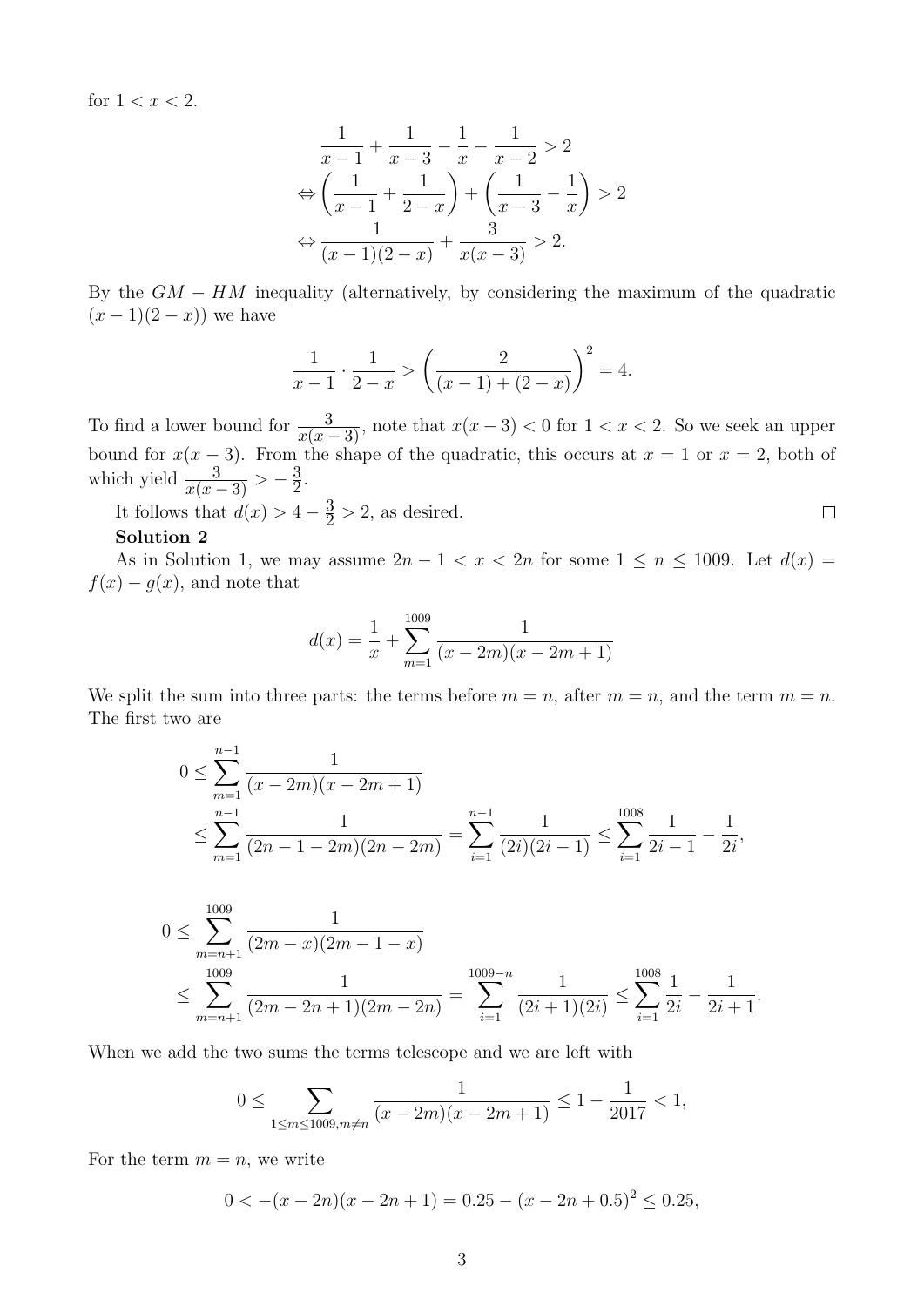whence

$$
-4 \ge \frac{1}{(x-2n)(x-2n+1)}.
$$

Finally,  $\frac{1}{x}$  < 1 since  $x > 2n - 1 \ge 1$ . Combining these we get

$$
d(x) = \frac{1}{x} + \sum_{m=1}^{1009} \frac{1}{(x - 2m)(x - 2m + 1)} < 1 + 1 - 4 < -2.
$$

## Solution 3

First notice that

$$
f(x) - g(x) = \frac{1}{x} - \frac{1}{x-1} + \frac{1}{x-2} - \dots - \frac{1}{x-2017} + \frac{1}{x-2018}.
$$

As in Solution 1, we may deal only with the case  $2n < x < 2n + 1$ . Then  $x - 2k + 1$  and  $x - 2k$  never differ in sign for any integer k. Then

$$
-\frac{1}{x-2k+1} + \frac{1}{x-2k} = \frac{1}{(x-2k+1)(x-2k)} > 0 \quad \text{for } k = 1, 2, \dots, n-1, n+2, \dots, 1009.
$$

$$
\frac{1}{x-2n} - \frac{1}{x-2n-1} = \frac{1}{(x-2n)(2n+1-x)} \ge \left(\frac{2}{x-2n+2n+1-x}\right)^2 = 4,
$$

Therefore, summing all inequalities and collecting the remaining terms we find  $f(x)-g(x)$  $4 + \frac{1}{x-2} > 4 - 1 = 3$  for  $0 < x < 1$  and, for  $n > 0$ ,

$$
f(x) - g(x) > \frac{1}{x} - \frac{1}{x - 2n + 1} + 4 + \frac{1}{x - 2n - 2}
$$
  
=  $\frac{1}{x} - \frac{1}{x - 2n + 1} + 4 - \frac{1}{2n + 2 - x}$   
 $\ge \frac{1}{x} - \frac{1}{2n - 2n + 1} + 4 - \frac{1}{2n + 2 - 2n - 1}$   
=  $2 + \frac{1}{x} > 2$ .

 $\Box$ 

**Problem 3.** A collection of n squares on the plane is called  $tri-connected$  if the following criteria are satisfied:

- (i) All the squares are congruent.
- (ii) If two squares have a point  $P$  in common, then  $P$  is a vertex of each of the squares.
- (iii) Each square touches exactly three other squares.

How many positive integers n are there with  $2018 \le n \le 3018$ , such that there exists a collection of n squares that is tri-connected?

Answer: 501

**Solution.** We will prove that there is no tri-connected collection if  $n$  is odd, and that tri-connected collections exist for all even  $n \geq 38$ . Since there are 501 even numbers in the range from 2018 to 3018, this yields 501 as the answer.

 $\Box$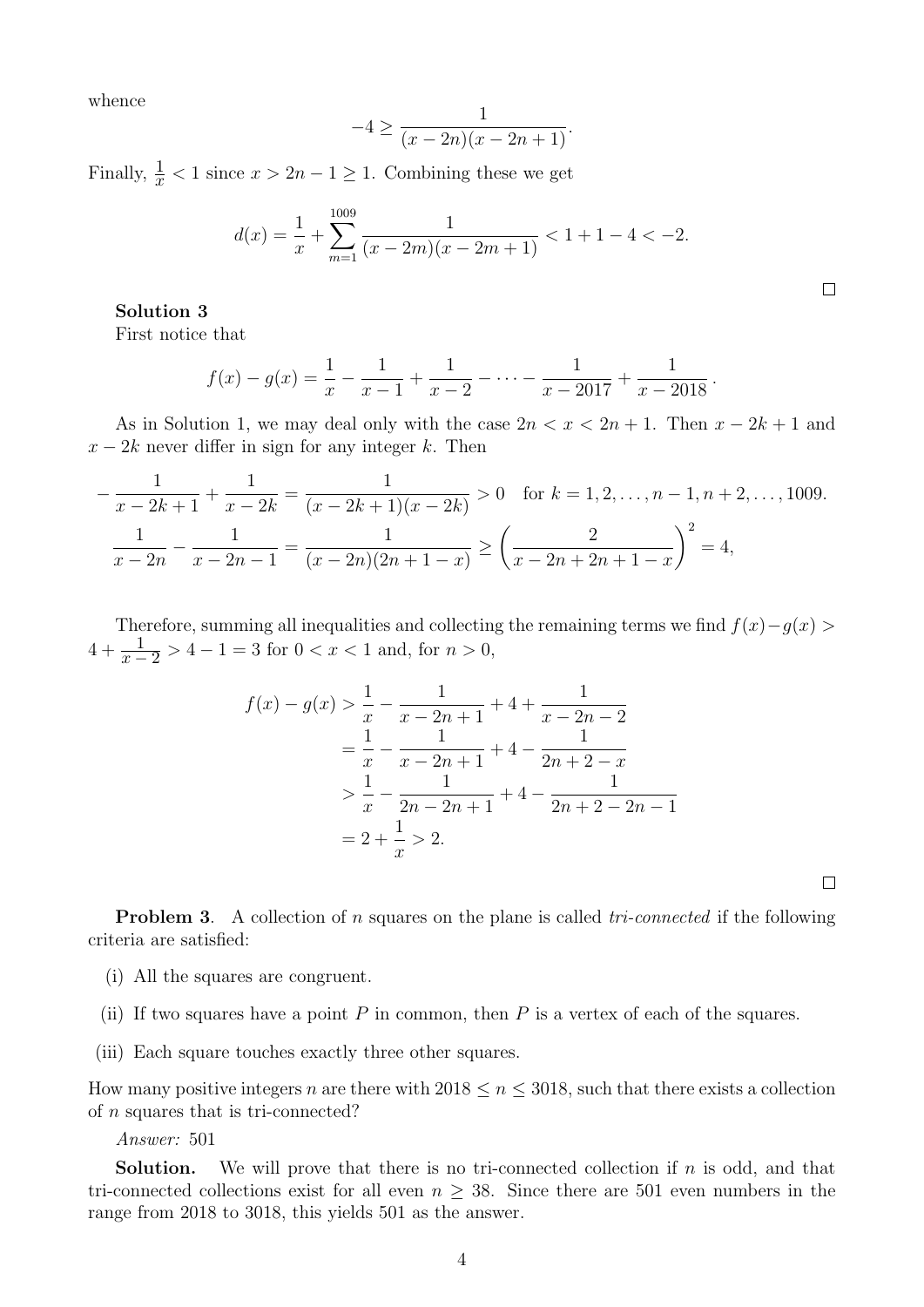For any two different squares A and B, let us write  $A \sim B$  to mean that square A touches square  $B$ . Since each square touches exactly three other squares, and there are  $n$  squares in total, the total number of instances of  $A \sim B$  is 3n. But  $A \sim B$  if and only if  $B \sim A$ . Hence the total number of instances of  $A \sim B$  is even. Thus 3n and hence also n is even.

We now construct tri-connected collections for each even  $n$  in the range. We show two

Construction 1 The idea is to use the following two configurations. Observe that in each configuration every square is related to three squares except for the leftmost and rightmost squares which are related to two squares. Note that the configuration on the left is of variable length. Also observe that multiple copies of the configuration on the right can be chained together to end around corners.



Putting the above two types of configurations together as in the following figure yields a tri-connected collection for every even  $n \geq 38$ .



Construction 2 Consider a regular  $4n$ -gon  $A_1A_2 \cdots A_{4n}$ , and make  $4n$  squares on the outside of the 4n−gon with one side being on the 4n−gon. Reflect squares sharing sides  $A_{4m+2}A_{4m+3}, A_{4m+3}A_{4m+4}$  across line  $A_{4m+2}A_{4m+4}$ , for  $0 \leq m \leq n-1$ . This will produce a tri-connected set of 6n squares, as long as the squares inside the 4n−gon do not intersect. When  $n \geq 4$ , this will be true. The picture for  $n = 24$  is as follows:



To treat the other cases, consider the following gadget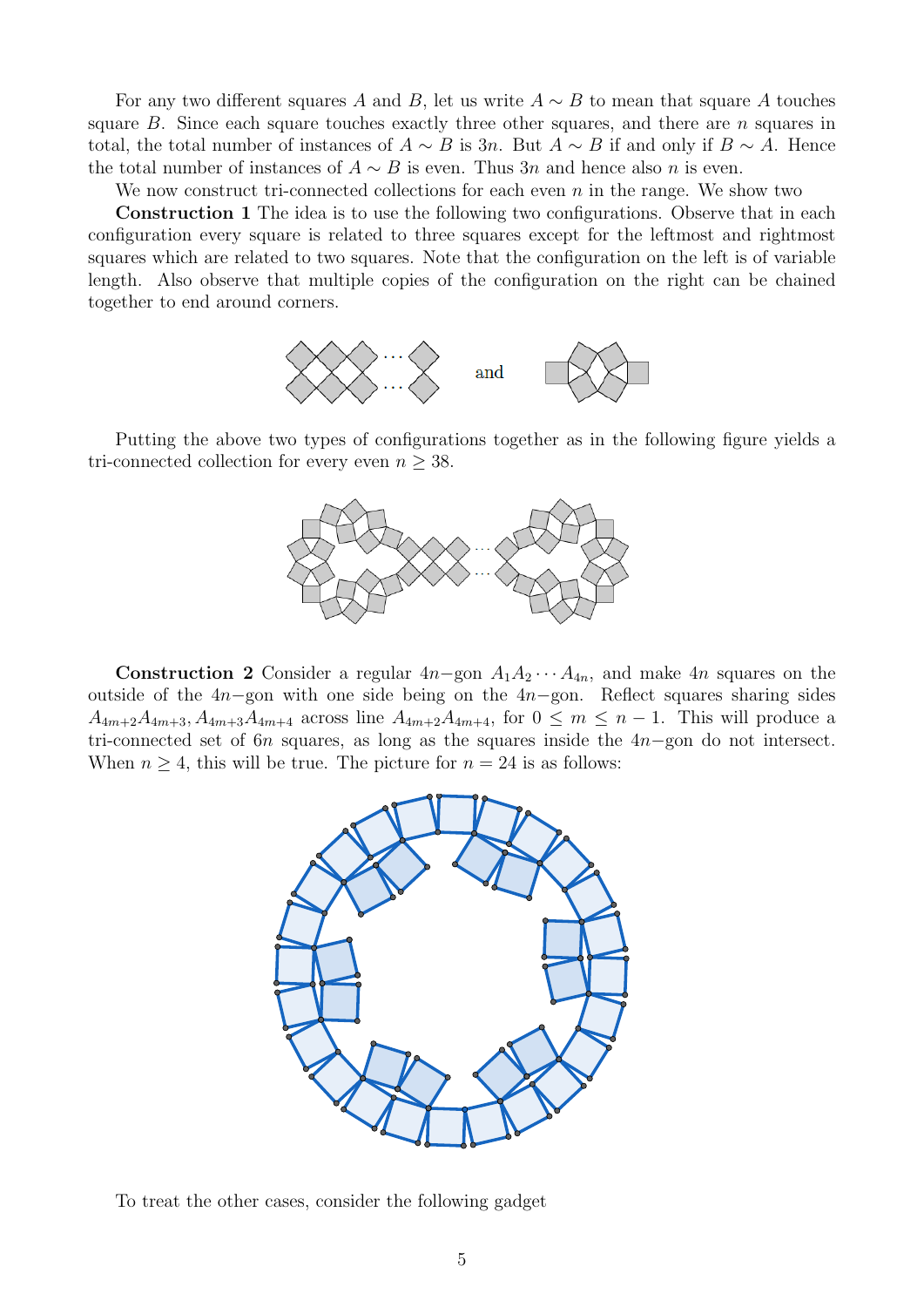

Two squares touch 3 other squares, and the squares containing  $X, Y$  touch 2 other squares. Take the 4n–gon from above, and break it into two along the line  $A_1A_{2n}$ , moving the two parts away from that line. Do so until the gaps can be exactly filled by inserting two copies of the above figure, so that the vertices  $X, Y$  touch the two vertices which used to be  $A_1$  in one instance, and the two vertices which used to be  $A_{2n}$  in the other.

This gives us a valid configuration for  $6n + 8$  squares,  $n \geq 4$ . Finally, if we had instead spread the two parts out more and inserted two copies of the above figure into each gap, we would get  $6n + 16$  for  $n \geq 4$ , which finishes the proof for all even numbers at least 36.

**Problem 4.** Let ABC be an equilateral triangle. From the vertex A we draw a ray towards the interior of the triangle such that the ray reaches one of the sides of the triangle. When the ray reaches a side, it then bounces off following the *law of reflection*, that is, if it arrives with a directed angle  $\alpha$ , it leaves with a directed angle 180<sup>°</sup> –  $\alpha$ . After *n* bounces, the ray returns to A without ever landing on any of the other two vertices. Find all possible values of n.

Answer: All  $n \equiv 1, 5 \mod 6$  with the exception of 5 and 17

**Solution.** Consider an equilateral triangle  $AA_1A_2$  of side length m and triangulate it with unitary triangles. See the figure. To each of the vertices that remain after the triangulation we can assign a pair of coordinates  $(a, b)$  where  $a, b$  are non-negative integers, a is the number of edges we travel in the  $AA_1$  direction and b is the number of edges we travel in the  $AA_2$  direction to arrive to the vertex, (we have  $A = (0,0), A_1 = (m,0)$  and  $A_2 = (0,m)$ ). The unitary triangle with vertex A will be our triangle ABC,  $(B = (1, 0), C = (0, 1))$ . We can obtain every unitary triangle by starting with ABC and performing reflections with respect to a side (the vertex  $(1, 1)$  is the reflection of A with respect to BC, the vertex  $(0, 2)$  is the reflection of  $B = (1, 0)$ with respect to the side formed by  $C = (1,0)$  and  $(1,1)$ , and so on).

When we reflect a vertex  $(a, b)$  with respect to a side of one of the triangles, the congruence of  $a-b$  is preserved modulo 3. Furthermore, an induction argument shows that any two vertices  $(a, b)$  and  $(a', b')$  with  $a - b \equiv a' - b' \mod 3$  can be obtained from each other by a series of such reflections. Therefore, the set of vertices V that result from the reflections of  $A$  will be those of the form  $(a, b)$  satisfying  $a \equiv b \mod 3$ . See the green vertices in the figure.

Now, let U be the set of vertices u that satisfy that the line segment between u and A does not pass through any other vertex. A pair  $(a, b)$  is in U if and only if  $gcd(a, b) = 1$ , since otherwise for  $d = \gcd(a, b)$  we have that the vertex  $(a/d, b/d)$  also lies on the line segment between  $u$  and  $A$ .

Observe that the rays that come out from A and eventually return to A are those that come out towards a vertex in  $V \cap U$  (they would be in V to be able to come back to A and in U so that they do not reach a vertex beforehand). In the diagram, a ray toward one such vertex  $(a, b)$  will intersect exactly  $(a - 1) + (b - 1) + (a + b - 1) = 2(a + b) - 3$  lines:  $a - 1$  of them parallel to  $AB$ ,  $b-1$  parallel to  $AC$  and  $a+b-1$  parallel to  $BC$ . Therefore, in the triangle ABC the ray will bounce  $2(a + b) - 3$  times before returning to A. So we want to find all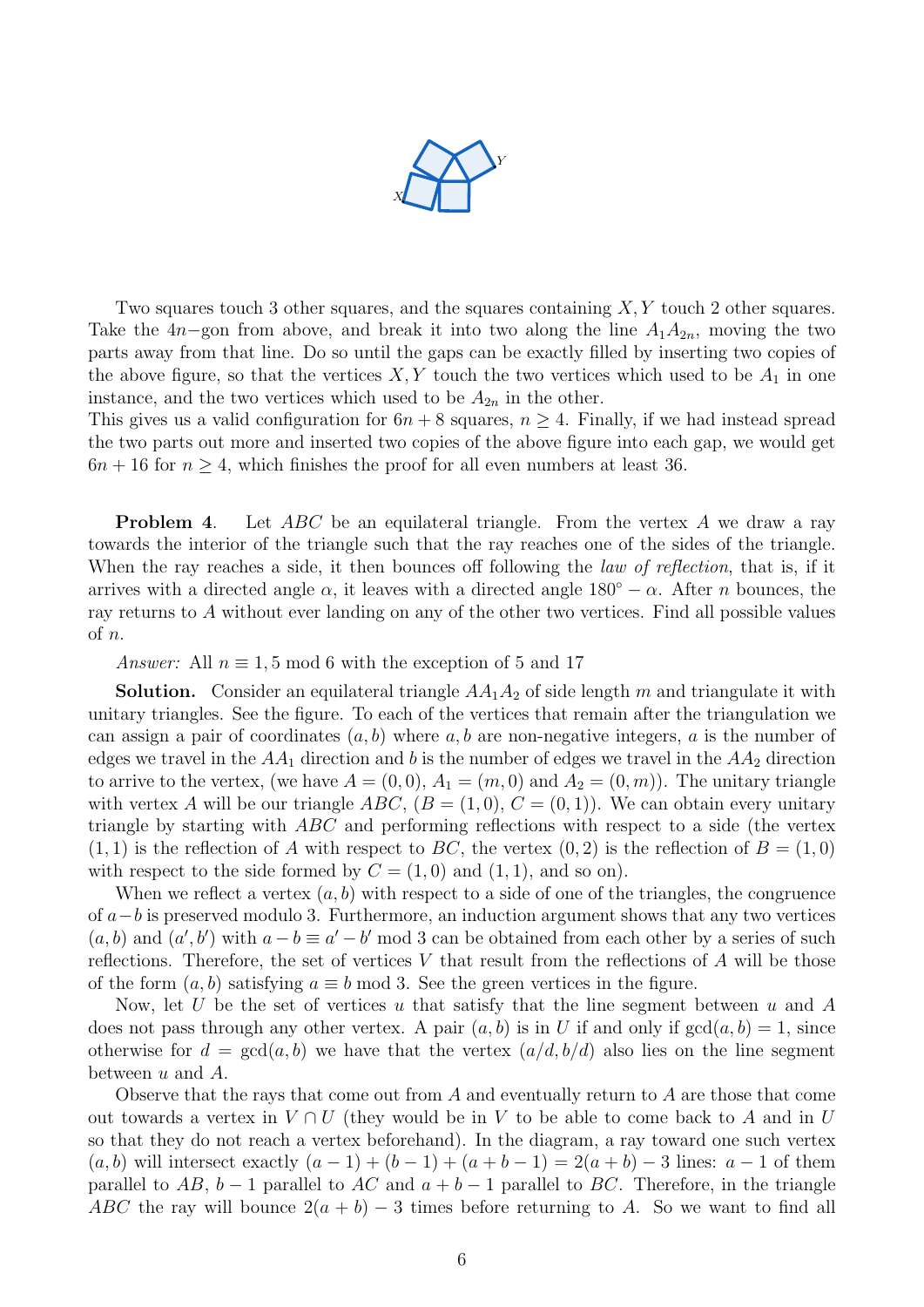

 $n = 2(a + b) - 3$  where  $a \equiv b \mod 3$  and  $gcd(a, b) = 1$ .

If  $a + b$  is a multiple of 3 then we cannot satisfy both conditions simultaneously, therefore n is not a multiple of 3. We also know that n is odd. Therefore  $n \equiv 1, 5, 7, 11 \mod 12$ . Note that the pair  $(1, 3k + 1)$  satisfies the conditions and we can create  $n = 2(3k + 2) - 3 = 6k + 1$  for all  $k > 0$  (this settles the question for  $n \equiv 1, 7 \mod 12$ ). For  $n \equiv 5 \mod 12$  consider the pair  $(3k-1, 3k+5)$  when k is even or  $(3k-4, 3k+8)$  when k is odd. This gives us all the integers of the form  $12k + 5$  for  $k \geq 2$ . For 11 mod 12, take the pairs  $(3k - 1, 3k + 2)$  (with  $k \geq 1$ ), which yield all positive integers of the form  $12k - 1$ .

Finally, to discard 5 and 17 note that the only pairs  $(a, b)$  that are solutions to  $2(a+b)-3=5$ or  $2(a + b) - 3 = 17$  with the same residue mod 3 in this range are the non-relatively prime pairs  $(2, 2), (2, 8)$  and  $(5, 5)$ .

$$
\qquad \qquad \Box
$$

**Problem 5.** Find all polynomials  $P(x)$  with integer coefficients such that for all real numbers s and t, if  $P(s)$  and  $P(t)$  are both integers, then  $P(st)$  is also an integer.

Answer:  $P(x) = x^n + k, -x^n + k$  for n a non-negative integer and k an integer.

**Solution 1**:  $P(x) = x^n + k$ ,  $-x^n + k$  for *n* a non-negative integer and *k* an integer.

Notice that if  $P(x)$  is a solution, then so is  $P(x) + k$  and  $-P(x) + k$  for any integer k, so we may assume that the leading coefficient of  $P(x)$  is positive and that  $P(0) = 0$ , i.e., we can assume that  $P(x) = \sum_{i=1}^{n} a_i x^i$  with  $a_n > 0$ . We are going to prove that  $P(x) = x^n$  in this case.

Let p be a large prime such that  $p > \sum_{i=1}^{n} |a_i|$ . Because P has a positive leading coefficient and p is large enough, we can find  $t \in \mathbb{R}$  such that  $P(t) = p$ . Denote the greatest common divisor of the polynomial  $P(x) - p$  and  $P(2x) - P(2t)$  as  $f(x)$ , and t is a root of it, so f is a non-constant polynomial. Notice that  $P(2t)$  is an integer by using the hypothesis for  $s = 2$  and t. Since  $P(x) - p$  and  $P(2x) - P(2t)$  are polynomials with integer coefficients, f can be chosen as a polynomial with rational coefficients.

In the following, we will prove that f is the same as  $P(x) - p$  up to a constant multiplier. Say  $P(x) - p = f(x)g(x)$ , where f and g are non-constant polynomials. By Gauss's lemma, we can get  $f_1, g_1$  with  $P(x) - p = f_1(x)g_1(x)$  where  $f_1$  is a scalar multiple of f and  $g_1$  is a scalar multiple of g and one of  $f_1, g_1$  has constant term  $\pm 1$  (this is because  $-p = P(0) - p = f(0)g(0)$ with p prime). So  $P(x) - p$  has at least one root r with absolute value not greater than 1 (using